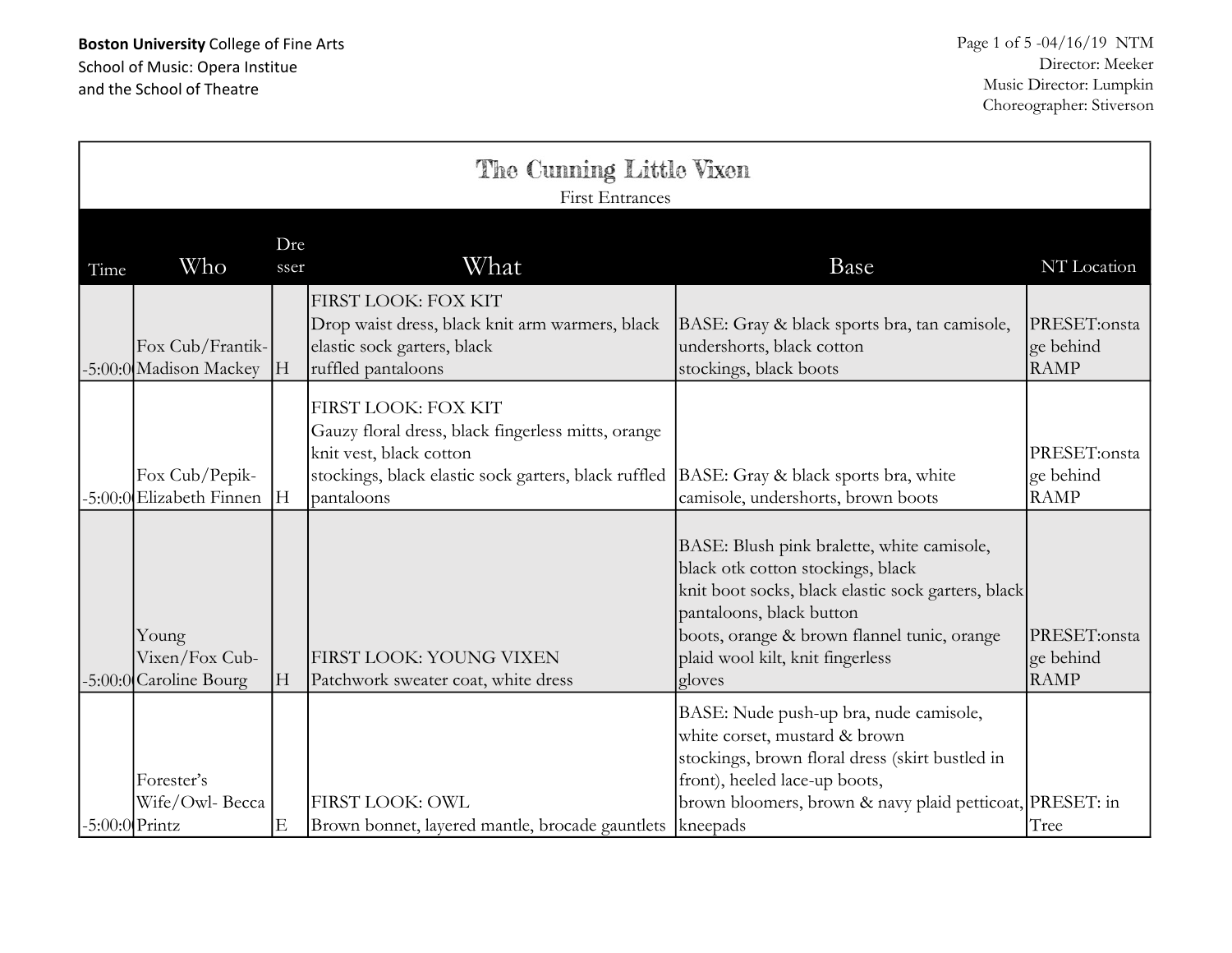| Cricket/Chicken/<br>Cub-Ann-Marie<br>01:50 Iacoviello    | G   | <b>FIRST LOOK: CRICKET</b><br>Tan & black stockings, brown breeches, brown<br>tailcoat w/ silk dickie, tie, long<br>leather claws, oxfords<br>Wig w/ cricket headband                                                                                                         | BASE: Gray & green sports bra, white camisole Upstage of Tree                                                                                                                                                                                                                                                                                                  | PRESET:         |
|----------------------------------------------------------|-----|-------------------------------------------------------------------------------------------------------------------------------------------------------------------------------------------------------------------------------------------------------------------------------|----------------------------------------------------------------------------------------------------------------------------------------------------------------------------------------------------------------------------------------------------------------------------------------------------------------------------------------------------------------|-----------------|
| Forester-Leroy<br>Davis, David<br>$01:25$ Kravitz        | А   | Gray short-sleeve henley, black boot socks, olive<br>denim trousers, cream long-<br>sleeve henley, olive vest, pocket watch, green<br>hunting jacket, suspenders, graywool cap w/<br>leather brim, brown game bag, brown suede<br>boots Props in game bag: pipe, flask, coins | $\ln/a$                                                                                                                                                                                                                                                                                                                                                        | SR <sub>5</sub> |
| Schoolmaster/<br>Mosquito-Tony<br>01:30 Baek, Eric Carey | IC. | Toupee<br>FIRST LOOK: MOSQUITO<br>Goggles w/ antennae, backpack-mounted wings,<br>furry black neck-ruff                                                                                                                                                                       | BASE: T-shirt, black dress socks, black<br>trousers, white shirt, black frock coat w/<br>velvet collar (coat tails pinned up), black<br>suspenders, red necktie, black ankle<br>boots, octagonal shirt studs, silver hornet<br>cufflinks, red & black waistcoat,<br>silver hornet tie tack, white & blue<br>handkerchief in coat pocket, black pocket<br>watch | SR 5            |
| Dragonfly/Hen-<br>01:45 Jessica Graves                   | G   | FIRST LOOK: DRAGONFLY<br>Iridescent wings w/ leather harness, black zip<br>combat boots, purple iridescent<br>flight cap                                                                                                                                                      | BASE: Nude bra, dance hose, space dye<br>stockings, white camisole, iridescent<br>fingerless gloves, turquoise & purple spandex<br>shirt, navy spandex dance briefs<br>(over tights), iridescent ruffled boy shorts w/<br>garter clips                                                                                                                         | SR <sub>5</sub> |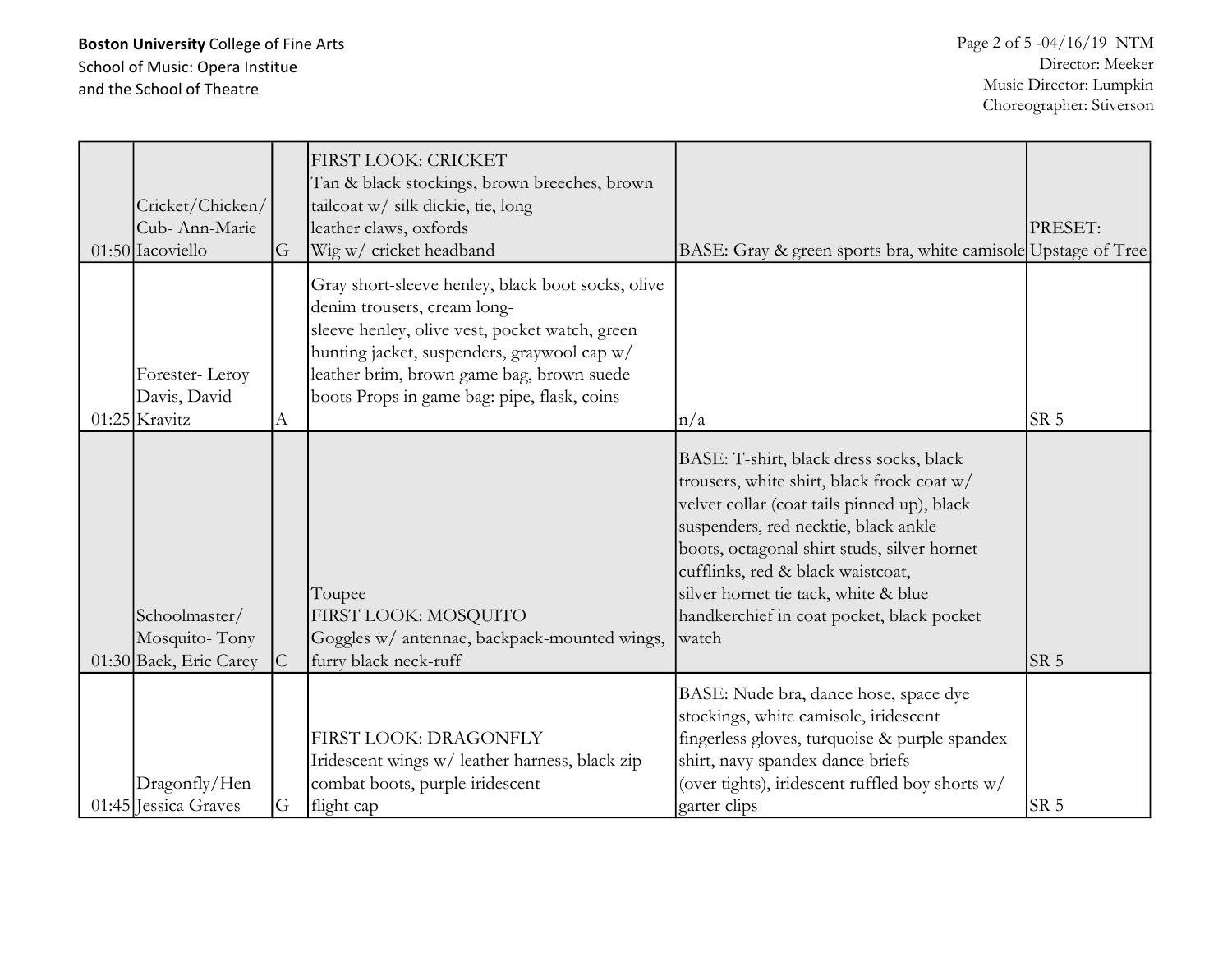Boston University College of Fine Arts School of Music: Opera Institue and the School of Theatre

|                       |                |                                                     | BASE: Black & green sports bra, dance hose,      |                 |
|-----------------------|----------------|-----------------------------------------------------|--------------------------------------------------|-----------------|
|                       |                | FIRST LOOK: DRAGONFLY                               | space dye stockings, iridescent                  |                 |
|                       |                | Iridescent wings w/ leather harness, black zip      | fingerless gloves, turquoise & purple spandex    |                 |
| Dragonfly/Hen-        |                | combat boots, purple iridescent                     | shirt, iridescent ruffled                        |                 |
| 01:45 Olivia Ericsson | G              | flight cap                                          | boyshorts w/ garter clips                        | SR <sub>5</sub> |
|                       |                | FIRST LOOK: GRASSHOPPER                             |                                                  |                 |
| Grasshopper/          |                | Yellow stockings, green breeches, green tailcoat,   |                                                  |                 |
| Chicken/Cub-          |                | green quilted collar, black                         |                                                  |                 |
| Anna Carolina         |                | shoes, green canvas spats                           |                                                  |                 |
| $01:50$ Pelaes        | G              | Wig w/ antennae headband                            | BASE: Sports bra, white cotton camisole          | SL <sub>1</sub> |
|                       |                |                                                     |                                                  |                 |
|                       |                |                                                     | BASE: Sports bra, red stockings, white           |                 |
|                       |                |                                                     | camisole, white denim jodhpurs, black            |                 |
| Blue Jay/Rooster-     |                | FIRST LOOK: BLUE JAY                                | velvet boots, navy elastic suspenders, nose ring |                 |
| $02:00$ Rose Lewis,   | D              | Black & white shirt, ruffled jabot, blue plaid coat | spacer, fishnet gloves                           | SR <sub>2</sub> |
|                       |                | FIRST LOOK: WOODPECKER                              | BASE: White corset, white sports bra, black &    |                 |
|                       |                | Red bloomers, layered yellow collar, yellow         | white button-front blouse,                       |                 |
| Woodpecker/           |                | apron, fingerless gauntlets,                        | brown & black boots w/ heel, red & black         |                 |
| Innkeeper's Wife-     |                | shoulder points, rosary                             | stockings, black tech fabric leggings,           |                 |
| 02:30 Allison Ritter  | E              |                                                     |                                                  | SL <sub>5</sub> |
|                       |                | Feather headpiece                                   | black elastic sock garters                       |                 |
|                       |                |                                                     | BASE: Nude sports bra, nude camisole, tan        |                 |
|                       |                |                                                     | stockings, gray & brown slouch                   |                 |
|                       |                |                                                     | socks, brown breeches w/ bandana, gray &         |                 |
|                       |                | FIRST LOOK: SQUIRREL                                | brown long john shirt, olive                     |                 |
| Squirrel/Dog-         |                | Tan ruff collar, giant squirrel tail (suspended on  | suspenders, brown boots                          |                 |
| 02:35 Jade Espina     | $\overline{D}$ | belt, carried by rope)                              |                                                  | SR <sub>2</sub> |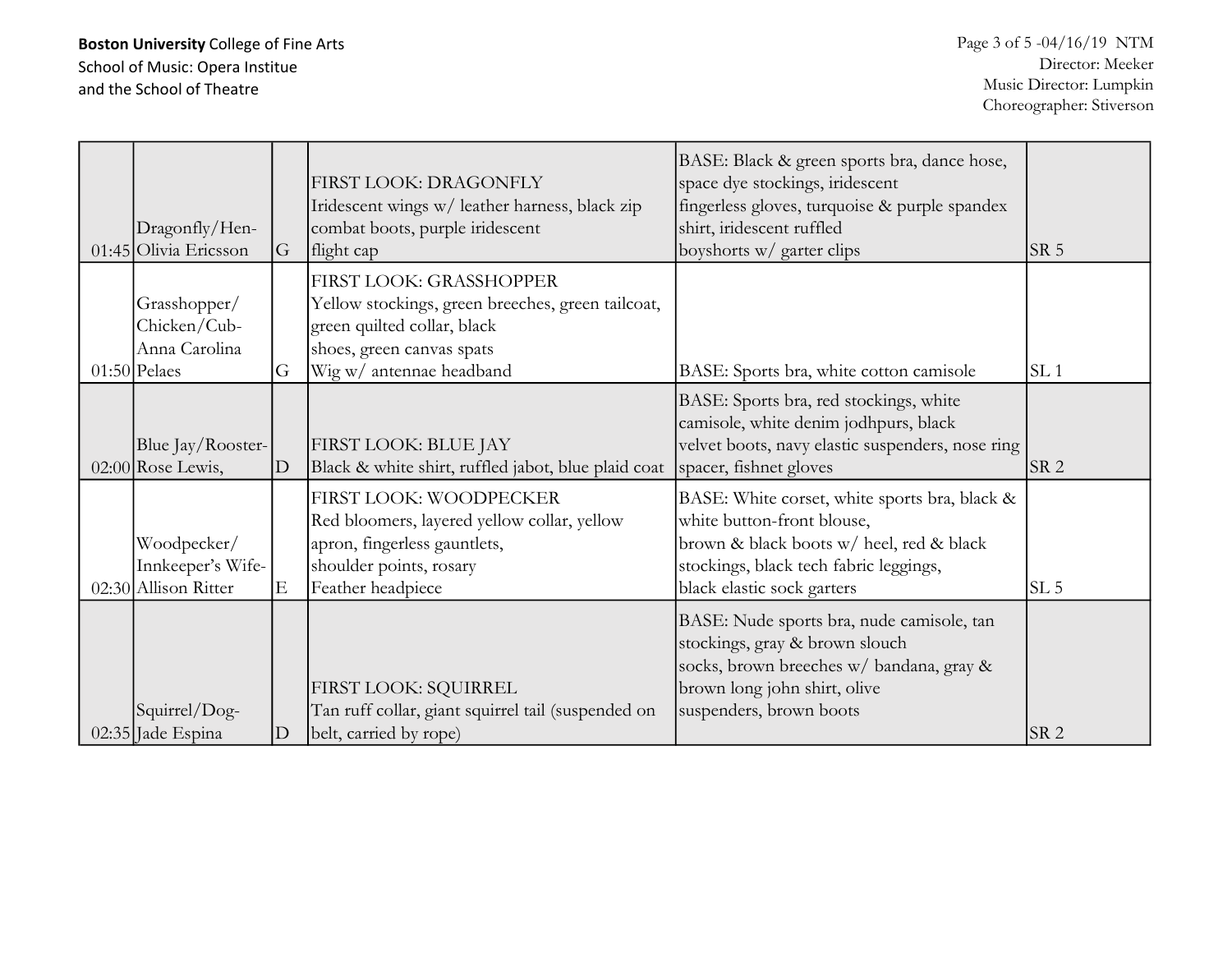| Frog/Fox Cub-<br>05:45 Natalie Barnaby                 | G              | <b>FIRST LOOK: FROG</b><br>Green & brown stockings, green breeches,<br>chartreuse shirt, green & brown<br>jacket, green boots w/ slip-on shoes inside, large<br>webbed flipper gloves,<br>stuffed cable-knit green ruff<br>Frog head cap | BASE: Black & gray sports bra, white camisole,<br>undershorts                                                                                                                             | SR <sub>2</sub> |
|--------------------------------------------------------|----------------|------------------------------------------------------------------------------------------------------------------------------------------------------------------------------------------------------------------------------------------|-------------------------------------------------------------------------------------------------------------------------------------------------------------------------------------------|-----------------|
| Badger/Pastor -<br>09:05 Blake Jennings,               | $\overline{C}$ | <b>FIRST LOOK: BADGER</b><br>Afghan robe, leather gloves w/ claws                                                                                                                                                                        | BASE: T-shirt, belly pad, black dress socks,<br>charcoal denim trousers, tan<br>Henley, gray elastic suspenders, black boots,<br>white stock, tapestry brocade<br>waistcoat, pocket watch | SR <sub>2</sub> |
| Vixen-Jennifer<br>Jaroslavsky,<br>11:00 Emilie Faiella | B              | Blush pink Wonderbra, black spandex shorts w/<br>garters, nude kneepads, black<br>cotton stockings, white high-low dress,<br>patchwork sleeveless sweater coat,<br>brown leather collar, black fingerless gloves, black<br>leather boots |                                                                                                                                                                                           | SL <sub>2</sub> |
| Head Hen-<br>21:25 Caroline Corrales                   |                | Bloomers Gray, green, tan, and red striped<br>bloomers with hem ruffle<br>Dress Petticoat poncho dress with stitched-in arm<br><b>laccess</b><br>Bonnet White cotton bonnet with feathers and<br>lace (attached to wig)                  |                                                                                                                                                                                           | SR <sub>2</sub> |